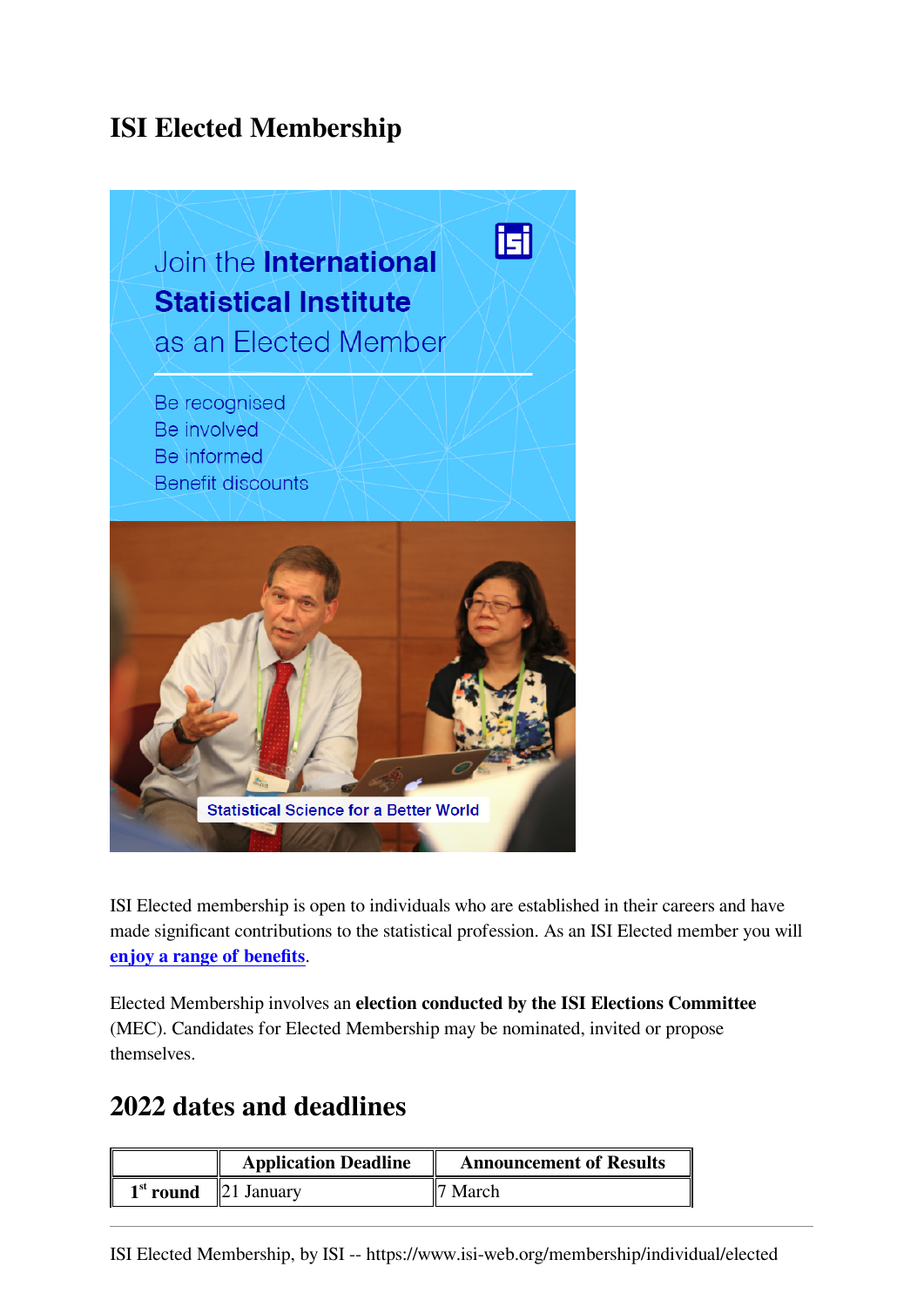|                        | <b>Application Deadline</b>          | <b>Announcement of Results</b> |
|------------------------|--------------------------------------|--------------------------------|
| $2nd$ round   15 April |                                      | $\parallel$ 30 May             |
| $3rd$ round   8 July   |                                      | $\parallel$ 22 August          |
|                        | $4th$ round $\parallel$ 30 September | $\parallel$ 14 November        |

# **2022 elected members**

 $1<sup>st</sup>$  $1<sup>st</sup>$  $1<sup>st</sup>$  $1<sup>st</sup>$  [round](https://www.isi-web.org/news/node-2244)  $12<sup>nd</sup>$  $12<sup>nd</sup>$  $12<sup>nd</sup>$  round  $14<sup>th</sup>$  round

# **2021 elected members**

 $1<sup>st</sup>$  $1<sup>st</sup>$  $1<sup>st</sup>$  $1<sup>st</sup>$  [round](https://isi-web.org/news/node-597)  $12<sup>nd</sup>$  $12<sup>nd</sup>$  $12<sup>nd</sup>$  [round](https://isi-web.org/news/node-1007)  $13<sup>rd</sup>$  $13<sup>rd</sup>$  $13<sup>rd</sup>$  round  $14<sup>th</sup>$  $14<sup>th</sup>$  $14<sup>th</sup>$  $14<sup>th</sup>$  $14<sup>th</sup>$  round

# **2020 elected members**

 $1<sup>st</sup>$  $1<sup>st</sup>$  $1<sup>st</sup>$  $1<sup>st</sup>$  [round](https://www.isi-web.org/files/docs/members/elected-members-summary-of-results_2020-second-round.pdf)  $12<sup>nd</sup>$  $12<sup>nd</sup>$  $12<sup>nd</sup>$  [round](https://www.isi-web.org/files/docs/members/elected-members-summary-of-results_2020-fourth-round.pdf)  $13<sup>rd</sup>$  $13<sup>rd</sup>$  $13<sup>rd</sup>$  round  $14<sup>th</sup>$  $14<sup>th</sup>$  $14<sup>th</sup>$  $14<sup>th</sup>$  $14<sup>th</sup>$  round

# **ISI Elected Membership Process**

# **Application process**

All mentioned forms are available for download [further down this page](https://www.isi-web.org/node/379#downloads). Once filled out, all forms must be submitted to us in PDF format.

- The **Candidate form** must be completed in as much details as possible.
- The candidate must supply a **CV / resume** as well.
- The candidate must fill in the **Consent form** for the processing of their personal data, and submit it together with the other documents.
- As part of the application process, each application must obtain support from 3 [current](https://www.isi-web.org/about/members/individual?type=elected) [ISI Elected Members](https://www.isi-web.org/about/members/individual?type=elected) as sponsors. Each sponsor must use the **Sponsors supporting comments** form, one per sponsor.
- If you do not have all 3 Sponsor supporting comments forms available when you submit your application, you can submit them at a later date.

### **File type and naming conventions**